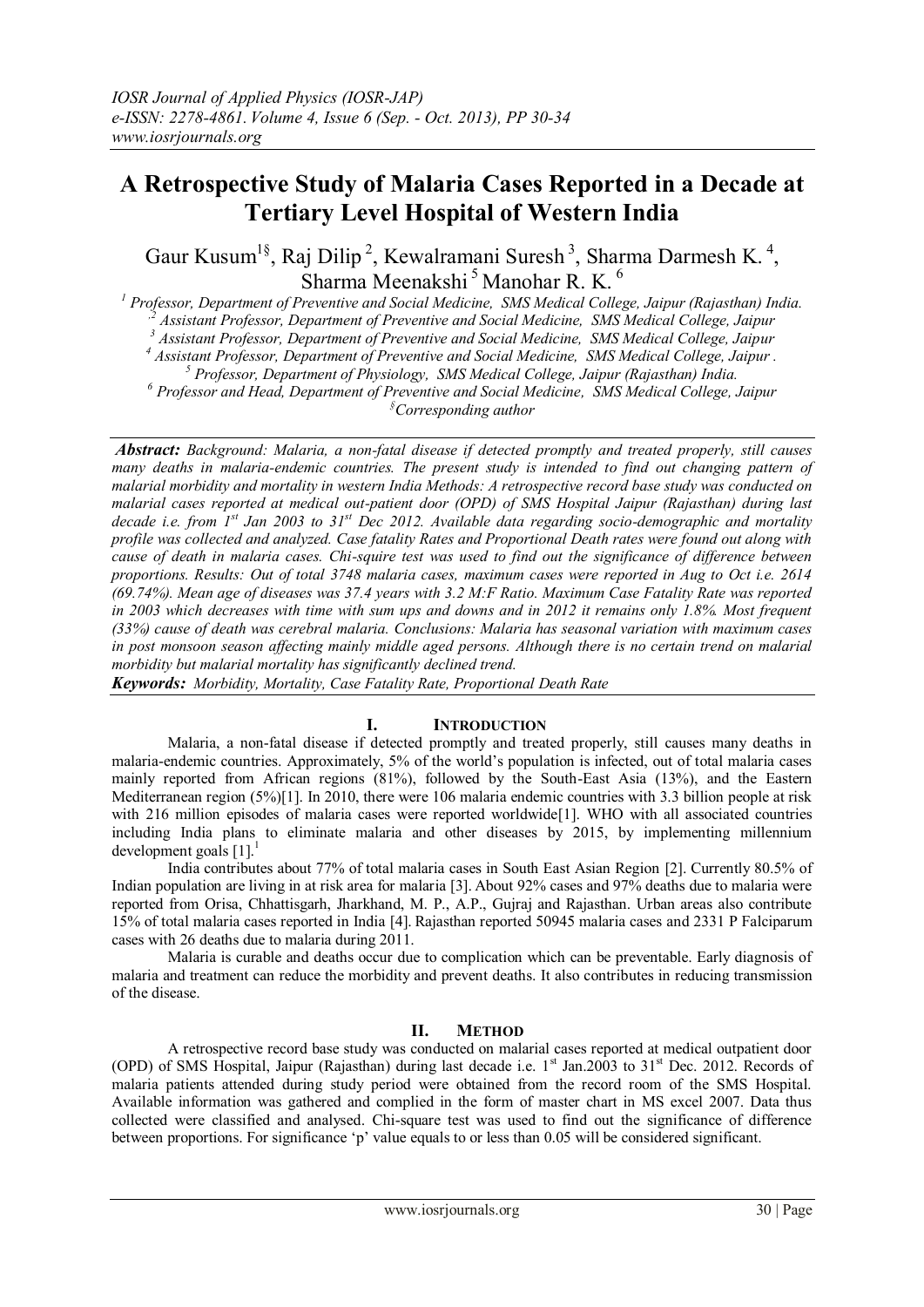## *a. Trend of Malarial Morbidity*

Out of total 3748 malaria cases reported during  $1<sup>st</sup>$  Jan 2003 to 31<sup>st</sup> Dec 2012, initialy in 2003, 281 malaria cases were reported to attend at SMS Hospital, Jaipur, which start increasing with some ups and down and become 512 (13.66%) i.e. maximum in year 2008. Suddenly in year 2009 it reduces to 327 cases after that it again start increasing upto 467 in year 2011. (Table No.1) Mean age of cases was 37.4 years with 3.2 M:F Ratio. Maximum i.e. 1604 (42.8%) cases were reported in 20-40 years age group.

**III. RESULTS**

#### *b. Seasonal Variation Malarial Morbidity*

When seasonal variation was concerned, about two third cases reported from Aug to Oct i.e. 2614 (69.74%) with maximum cases in the month of September i.e. 1119 (29.8%). This difference in proportion as per the month was found highly significant  $(P<0.001)$ . (Fig 1)

#### *c. Trend of Malarial Mortality*

Among all 216 deaths due to malaria during study period, maximum (about 1/3 i.e. 32.41%) were reported in year 2007 and 2008 (35 deaths in each of the month). After that proportion of deaths starts decreasing so and so that in year 2012 there are only 5 deaths due to malaria. This difference in proportion was also found highly significant (P<0.001).

Although proportional death deaths were maximum in year 2007 and 2008 but Case Fatality Rate was reported maximum (10.32%) in 2003 which decreases with time with sum ups and downs and in 2012 it remains only 1.8%. This difference in CFRs as per the time was also found highly significant ( $P < 0.001$ ).

### *d. Association of Age with Malarial Morbidity and Mortality*

Although maximum proportion of cases and deaths due to malaria was reported in 20-40 years of age group but maximum CFR was observed in cases below 20 years of age and minimum (3.7%) CFR was observed in 40-60 years of age group. This difference in CFRs as per the age was found significant ( $P=0.002$ ).

#### *e. Causes of Malarial Mortality*

Out of 216 total deaths due to malaria during study period, cause of death was unknown in 24 (11.11%) cases. Cause of death in maximum of cases was cerebral malaria followed by MODS, Liver failure, Cardiopulmonary arrest etc.



## **IV. FIGURES:** FIGURE 1 - **LINE DIAGRAMME – SEASONAL VARIATION OF MALARIA CASES**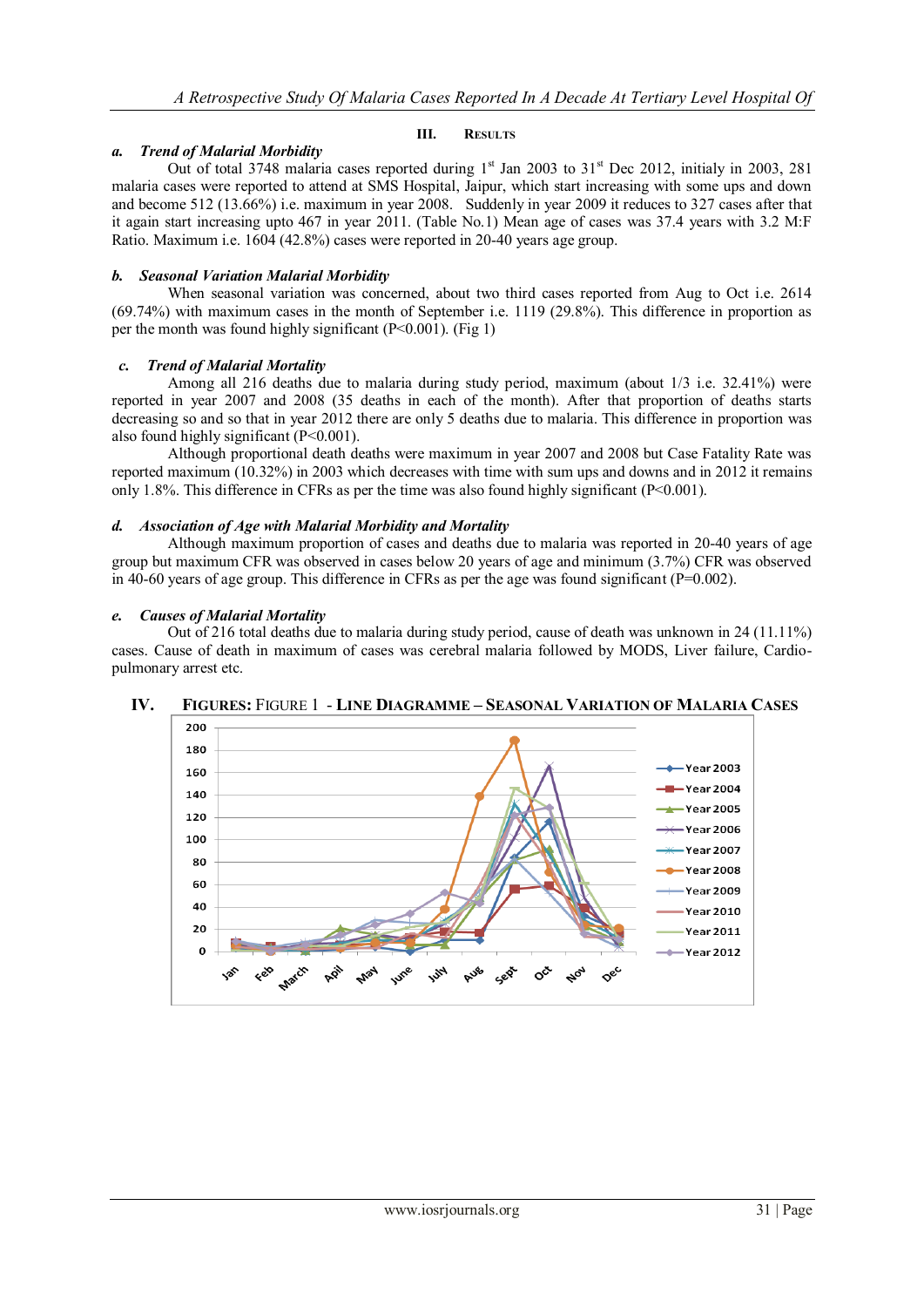



**Chi-square = 51.705 with 9 degrees of freedom; P < 0.001 LS=HS**

**Table No. 1**

**Year-wise distribution of Malaria Cases and Deaths due to Malaria**

Years

| S. No.       | Year  | <b>Malaria Cases</b> | <b>Malaria Deaths</b> | Case Fatality Rate (CFR in %) |
|--------------|-------|----------------------|-----------------------|-------------------------------|
|              | 2003  | 281                  | 29                    | 10.32                         |
| $\mathbf{2}$ | 2004  | 246                  | 19                    | 7.72                          |
| 3            | 2005  | 314                  | 22                    | 7.01                          |
| 4            | 2006  | 441                  | 29                    | 6.58                          |
| 5            | 2007  | 368                  | 35                    | 9.51                          |
| 6            | 2008  | 512                  | 35                    | 6.84                          |
|              | 2009  | 327                  | 13                    | 3.98                          |
| 8            | 2010  | 330                  | 12                    | 3.64                          |
| $\mathbf Q$  | 2011  | 467                  | $\tau$                | 3.64                          |
| 10           | 2012  | 462                  |                       | 1.08                          |
| 11           | Total | 3748                 | 216                   | 5.76                          |

**Chi-square test for Malaria Deaths trend from 2003 to 2012 = Chi-square = 51.705 with 9 degrees of freedom; P < 0.001 LS=HS**

| Table No. 2 |  |
|-------------|--|
|-------------|--|

**Age-wise distribution of Deaths due to Malaria (total Deaths=216)**

| S. No. | Group<br>Age<br>(Years) | <b>Malaria Cases</b> | <b>Malaria Deaths</b> | Death<br>Rate<br><b>Proportional</b><br>(PDR in $\%$ ) | <b>Case fatality Rate</b><br>(PDR in $\%$ ) |
|--------|-------------------------|----------------------|-----------------------|--------------------------------------------------------|---------------------------------------------|
|        | $20$                    | 507                  |                       | 7.1                                                    | 7.69                                        |
|        | $20 - 40$               | 1604                 | 108                   | 50                                                     | 6.73                                        |
| w      | $40 - 60$               | 162                  | 41                    | 19                                                     | 3.7                                         |
|        | >60                     | 473                  | 30                    | 13.9                                                   | 6.55                                        |
|        | Total                   | 3748                 | 216                   | 100                                                    | 5.76                                        |

**Chi-square test for Malaria cases as per age groups =**

**Chi-square = 15.430 with 3 degrees of freedom;**  $P = 0.002$  **LS=S** 

Table No. 3

**Cause of Death-wise distribution of Deaths due to Malaria (total Deaths=216)**

| S. No. | <b>Cause of Death</b>          | <b>Malaria Deaths</b> | <b>Proportional Cause of Death Rate</b><br>(PDR in $\%$ ) |
|--------|--------------------------------|-----------------------|-----------------------------------------------------------|
|        | Cerebral Malaria               | 43                    | 19.91                                                     |
|        | <b>MODS</b>                    | 33                    | 15.28                                                     |
|        | <b>Cardio-pulmonary Arrest</b> | 21                    | 9.72                                                      |
|        | Shock                          | .5                    | 6.94                                                      |
|        | Septicemia/Toxemia             | Q                     | 4.17                                                      |
| o      | <b>Liver Failure</b>           | 25                    | 11.57                                                     |
|        | <b>Renal Failure</b>           | 12                    | 5.56                                                      |
| 8      | Haemorrage                     |                       | 3.24                                                      |
| Q      | <b>Not Known</b>               | 24                    | 11.11                                                     |
| 10     | Total                          | 216                   |                                                           |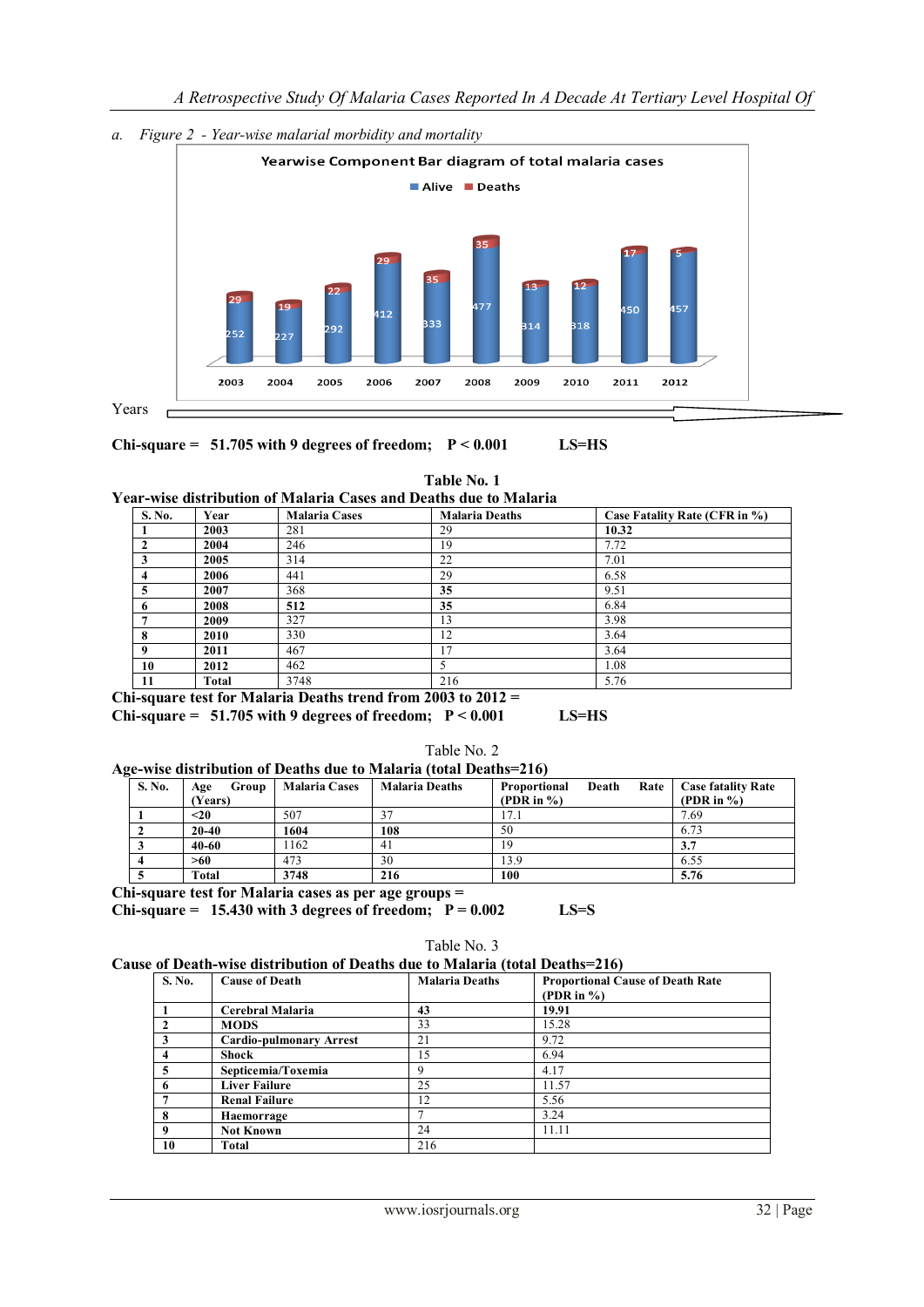#### **V. DISCUSSION**

In the present study, although maximum cases were reported in year 2008 but difference in proportion of cases with the time was not significant (p>0.05). Well comparable observations were reported by Yadav R. S. etall, [5], who observed a gradual resurgence of malaria by waves of low and high incidences. Very similar to the present study observations were reported by Mharakuewa S. etall reported malaria cases initially increased from levels in 2003 to a peak in 2008 but then declined from 2008 to 2010 [6]. In contrast to this Anirudh R. etall observed a significant decline in the incidenceby 89.3% for the last ten years (2001 to 2011) and the percentage of malaria cases shows gradual decrease from the year 2001 to 2011, except in the years 2005 and 2010 [7]. In spite of control measures for malaria since long time there is no significant decrease in cases, this may be because of increase surveillance for malaria and improvement of diagnostic capacity with rapid diagnostic tests (RDTs) [6].

Seasonal variation was also observed in the present study i.e. maximum cases were reported in Agust to Octumber (Post mansoon Season). Seasonal variation was also observed by other authors like Yadav R. S. Etall [5], they also reported seasonal variation, with that of P. vivax increasing from January to September but then declining as the incidence of P. falciparum increased. Well comparable observation were of Gupta etall [8] they also reported that the proportion of P. falciparum malaria cases tends to be greatest during the postmonsoon season while the proportion of P. vivax malaria cases tends to be greatest in the monsoon season [8]

In the present study mean age of cases was 37.4 years with 3.2 M:F Ratio and highly significant variation as per age ( $p<0.001$ ). Almost similar was reported by Anirudh etall [7] that the age group prone to malaria is between 21 to 30 years. In contrast to this Aline Munier etall [9] reported mean age 17.5 years with male/female ratio 0.83. Likewise Yadav R. S. Etall [5] also reported that age-specific differences seen in incidence were not statistically significant (P=0.7). This difference may be because children upto 15 years reported to J.K..Lone Children hospital attached to this institute and a special adult age group mostly reporting here.

Among all 216 deaths due to malaria during study period, maximum (about 1/3 i.e. 32.41%) were reported in year 2007 and 2008 (35 deaths in each of the month). After that proportion of deaths starts decreasing so and so that in year 2012 there are only 5 deaths due to malaria. This difference in proportion was also found significant (P= 0.011). Although proportional death deaths were maximum in year 2007 and 2008 but Case Fatality Rate was reported maximum (10.32%) in 2003 which decreases with time with sum ups and downs and in 2012 it remains only 1.8%. This difference in CFRs as per the time was also found highly significant (P<0.001). Almost similar trend of decline in deaths due to malaria was reported by other authors [5,6,8].

Although maximum proportion of cases and deaths due to malaria was reported in 20-40 years of age group but maximum CFR was observed in cases below 20 years of age and minimum (3.7%) CFR was observed in 40-60 years of age group. This difference in CFRs as per the age was found significant (P=0.002). Age specific deaths due to malaria were reported maximum after 70 years by many authors [10,11,12].

In the present study cause of death maximum of malaria cases was cerebral malaria followed by MODS, Liver failure, Cardio-pulmonary arrest etc. Other authors also observed change in pattern of clinical representation of sever malaria. More severe complications were observed with the time. Multi-organ failure is more common with Plasmodium falcifarum than Plasmodium vivex malaria [2].

#### **VI. CONCLUSIONS**

Although malaria cases did not have decline trend but deaths due to malaria have certainly significant decline trend. Malaria has seasonal variation with maximum cases in Aug to Oct i.e. post–monsoon season. It affects middle aged population predominately males so may affects economy of the country. Most frequent cause of death was cerebral malaria.

#### **REFERENCES**

- [1]. Shuman S: **Structure, mechanism, and evolution of the mRNA capping apparatus.** *Prog Nucleic Acid Res Mol Biol* 2000, **66**:1- 40
- [2]. **World Malaria Report 2011**,(World Health Organization, Geneva,2012)
- [3]. Kumar A, ValechaN, Jain T, Dash AP. **Burden of Malaria in India:retrospective and prospective view**. Am J Trop Med Hyg 2007, 77 (Suppl 6) 69-78
- [4]. Dash A.P., Valecha N, Anvikar A. R. and Kumar A 2008. **Malaria in India: Challenges and opportunities**; J. Biosci. 33 583-592
- [5]. Kumar A, Valecha N, Jain T and Dash A P 2007 **Burden of Malaria in India: Retrospective and Prospective View**; Am. J. Trop. Med.Hyg. 77 69–78
- [6]. Yadav RS, Bhatt RM, Kohli VK, Sharma VP. **The burden of malaria in Ahmedabad city, India: a retrospective analysis of reported cases and deaths.** Ann Trop Med Parasitol. 2003 Dec; 97(8):793-802
- [7]. [Mharakurwa S,](http://www.ncbi.nlm.nih.gov/pubmed?term=Mharakurwa%20S%5BAuthor%5D&cauthor=true&cauthor_uid=23815862) [Mutambu SL,](http://www.ncbi.nlm.nih.gov/pubmed?term=Mutambu%20SL%5BAuthor%5D&cauthor=true&cauthor_uid=23815862) [Mberikunashe J](http://www.ncbi.nlm.nih.gov/pubmed?term=Mberikunashe%20J%5BAuthor%5D&cauthor=true&cauthor_uid=23815862) etall. **Changes in burden of Malaria following scale-up of malaria control interventions in Mutasa district, Zimbabwe**. Malar. J. 2013 Jul 1:12:223
- [8]. Anirudh R. Acharya et al **Trend of malaria incidence in the state of Karnataka, India for 2001 to 2011** Arch. Appl. Sci. Res., 2013, 5 (3):104-111